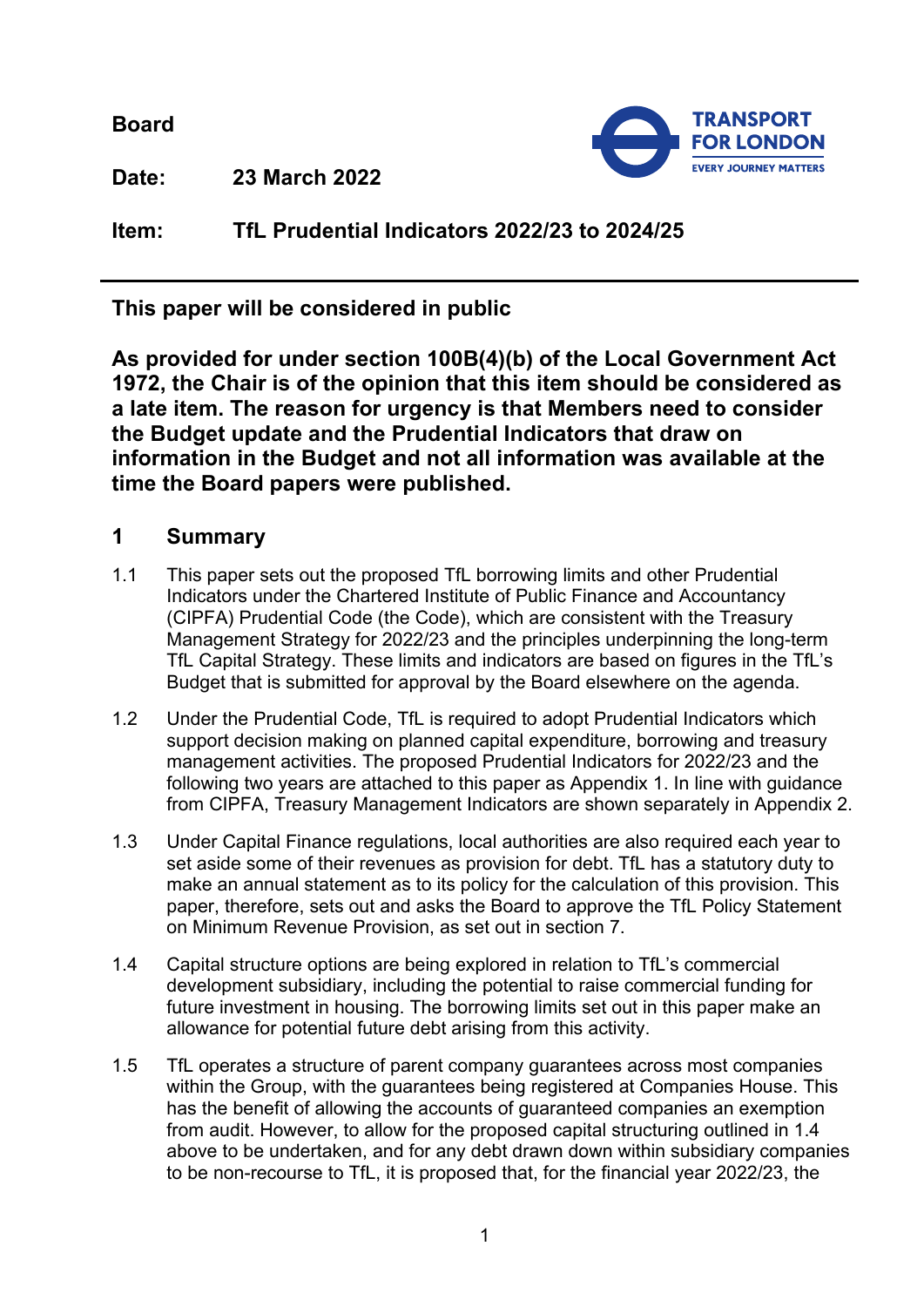guarantees of TTL Properties Limited and, possibly, its subsidiaries which enter into development-specific joint ventures should not have their guarantees from Transport Trading Limited renewed.

- 1.6 TfL's Extraordinary Funding and Financing Agreement with the Department for Transport (DfT), dated 25 February 2022, extends only until 24 June 2022. TfL's Budget has therefore been prepared using assumptions in respect of levels of future government support that may not, in the event, prove accurate. Any future financing agreement from the DfT could, in addition, contain conditions attached to further funding which may impact more widely on TfL's operations and capital investment activities.
- 1.7 In the event that a new funding agreement is put in place during 2022/23 that materially impacts on the assumptions underlying TfL's approved Budget, a revised Budget will be required. Amendments to the prudential indicators will be submitted for approval accordingly.

### **2 Recommendations**

- 2.1 **The Board is asked to note the paper and approve:**
	- **(a) the TfL Prudential Indicators as set out in Appendix 1;**
	- **(b) the Treasury Management Indicators as set out in Appendix 2 for 2022/23 and the following two years; and**
	- **(c) the Annual TfL Policy Statement on Minimum Revenue Provision set out in section [7](#page-6-0) of the paper.**

# **3 Background on the Prudential Code**

- 3.1 The Code plays a key role in capital finance in local authorities. It was developed as a professional code of practice to support local authorities in their decision-making processes for capital expenditure and its financing.
- 3.2 Local authorities are required by regulation to have regard to the Code when carrying out their duties under Part 1 of the Local Government Act 2003 (the Act).
- 3.3 The framework of Prudential Indicators established by the Code aims to ensure that an authority's capital investment plans are affordable, prudent and sustainable. As part of the strategic planning process, authorities are required, on a rolling basis, to calculate a range of indicators for the forthcoming budget year and two subsequent years. Authorities are also required to monitor performance against indicators within the year as well as preparing indicators based on the Statement of Accounts at each year end. Indicators relate to capital expenditure, external debt and treasury management.
- 3.4 As required by the Code, TfL prepares Prudential Indicators at both the Corporation and TfL Group level.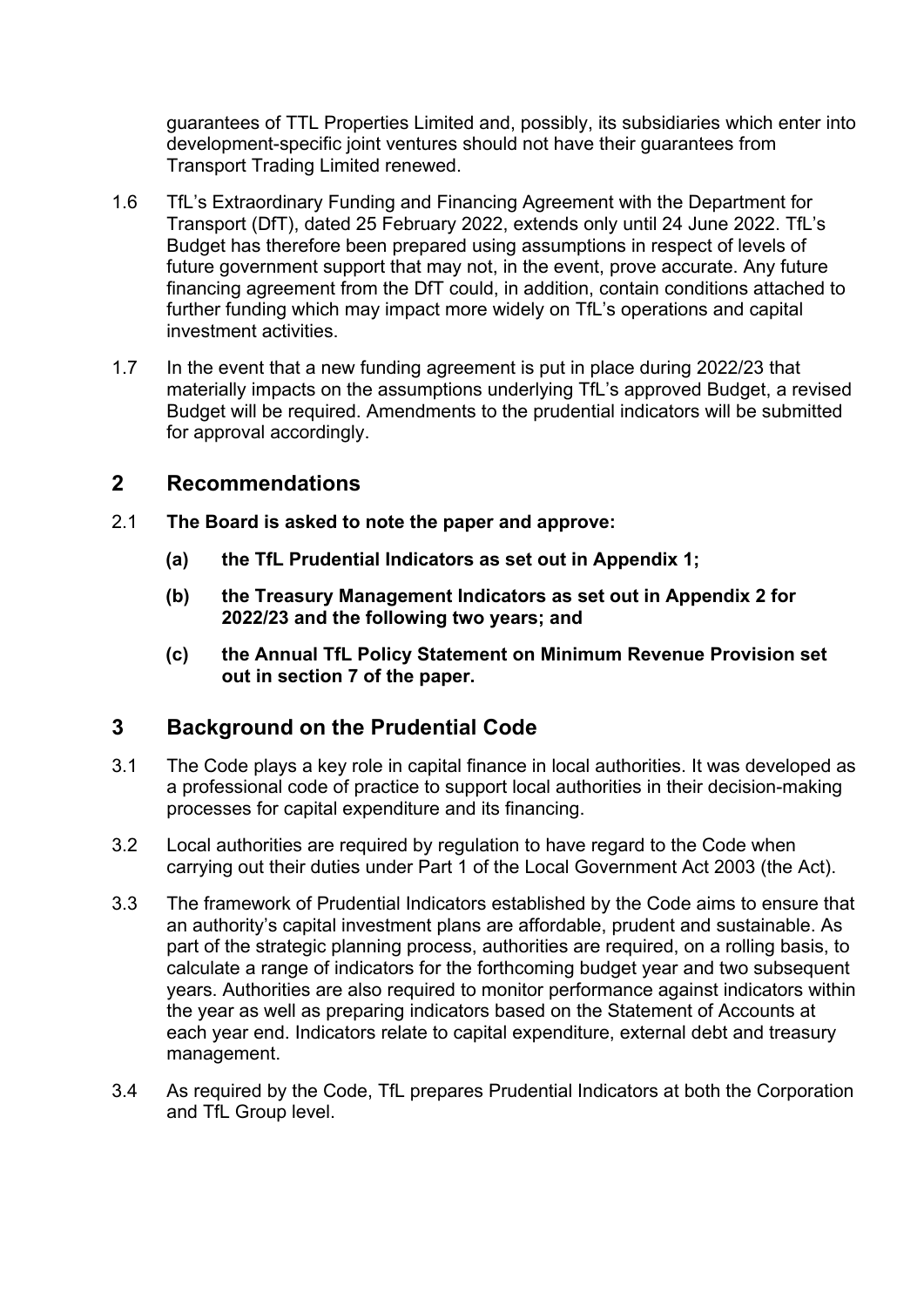- 3.5 A revised Code was published in December 2021, setting out changes to the requirements for the capital strategy, prudential indicators and investment reporting, as well as a requirement that an authority must not borrow to invest primarily for financial return. Application of the revised reporting requirements has been deferred, as permitted by the revised Code until 2023/24. However, the general ongoing principles of the revised Code have been applied with immediate effect.
- 3.6 TfL's Budget submitted for approval by the TfL Board elsewhere on the agenda has been used to calculate the proposed indicators (see Appendix 1).
- 3.7 The Capital Expenditure and External Debt Indicators relevant to TfL are the:
	- (a) Authorised Limit;
	- (b) Operational Boundary;
	- (c) Capital Financing Requirement;
	- (d) Capital Expenditure; and
	- (e) Ratio of Financing costs to Net Revenue Stream.

Definitions for each of these are included in Appendix 3.

### **4 Treatment of PFI Liabilities in the Calculation of External Debt Limits for 2021/22**

- 4.1 In setting the direct borrowings element of the authorised limit for 2021/22 an allowance was made for the Corporation to refinance certain PFI transactions held as long-term liabilities in subsidiary entities as and when it becomes commercially advantageous to do so. The long-term liabilities element of the authorised limit for the Group was adjusted down by the same amount to ensure that there was no overall increase in the total authorised limit for the Group.
- 4.2 The Budget for 2021/22 assumed that only the portion of PFI liabilities outstanding at the start of any particular year that was scheduled to be repaid within that year would be refinanced; and the Operational Boundary was calculated to reflect this.
- 4.3 For the Group indicator, so long as total debt remains within the overall authorised limit, movement may be made between direct borrowings and other long-term liabilities without penalty. These debt reclassifications are accordingly not considered to be a matter for concern as they have no net effect on the overall total limit for external debt.
- 4.4 No new PFI liabilities have been recognised for a number of years, and the remaining liability balances in relation to PFI contracts have significantly reduced as contractual payments have been made. Accordingly, this refinancing allowance is no longer considered necessary and has not been made in the proposed indicators for 2022/23 or later years.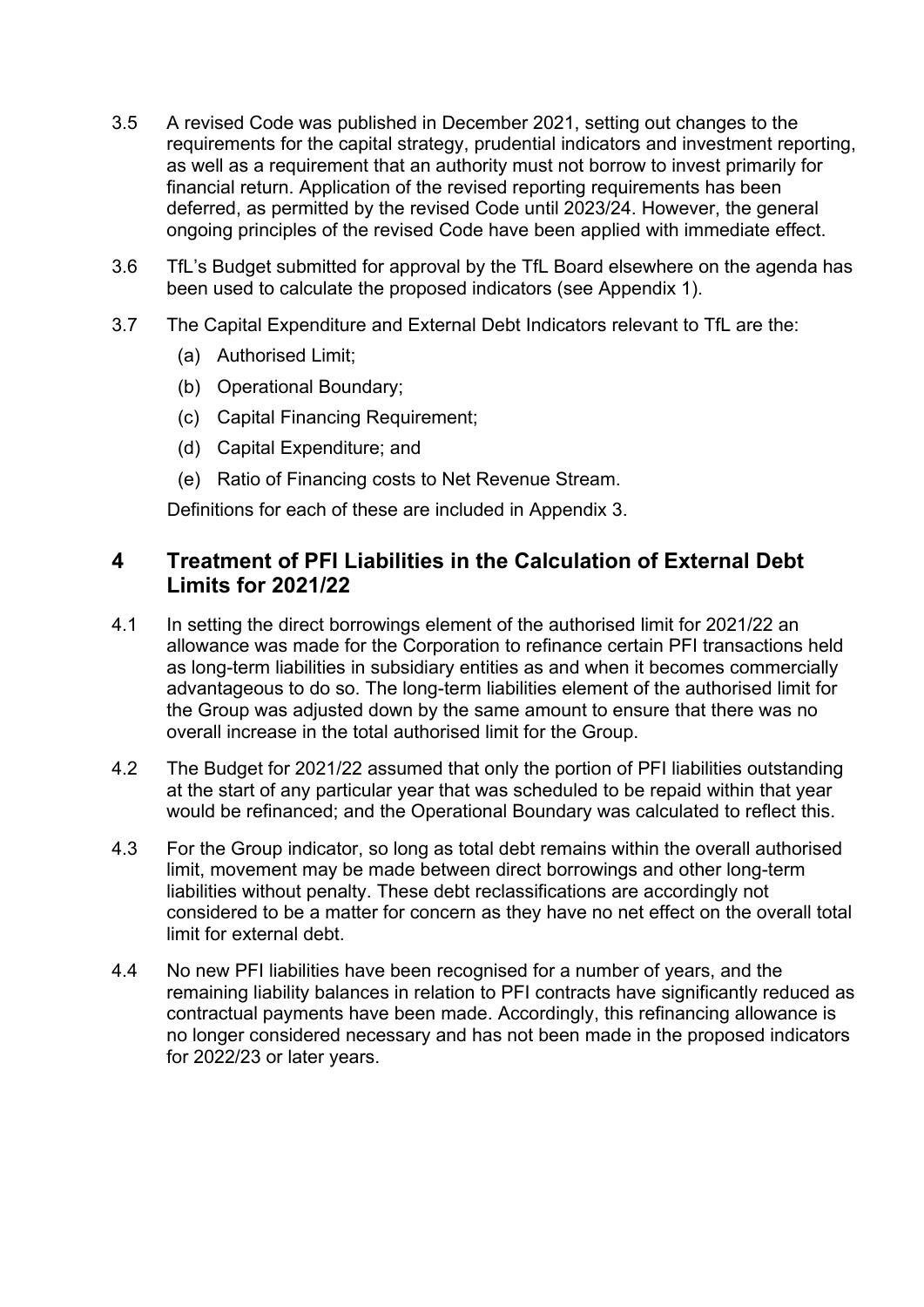### **5 Changes to Prudential Indicators for 2022/23 to 2023/24**

### <span id="page-3-0"></span>5.1 **Changes to Borrowing Limits for Future Years**

Prudential Indicators for the years 2021/22 to 2023/24 were approved by the Board in March 2021. For 2022/23 and 2023/24 changes are proposed as set out in the paragraphs below:

- (a) the Operational Boundary for long-term liabilities (and the total Authorised Limit for External Debt) in both the Corporation and Group have been amended to reflect the revised settlement profile for long term capital provisions;
- (b) the phasing of the Crossrail funding package agreed with the Department for Transport in December 2018 has been updated. Within this package, TfL made drawdowns under a £750m loan facility provided by the DfT. TfL's debt limits have been amended to reflect the latest assumptions in respect of the repayment profile of this facility;
- (c) in the Group, the reduction to the authorised limit for long-term liabilities for the possible refinancing of PFI liabilities has been removed as this is no longer considered necessary;
- (d) the allowance within the Authorised Limit to avail of favourable market conditions in relation to the refinancing of existing tranches of debt has been uplifted for future years to provide adequate coverage in the years where we have greater debt maturities occurring;
- (e) certain contracts TfL enters into in the ordinary course of business may result in the recognition of lease liabilities where prior to IFRS 16 these contracts were not so classified. Classification is highly technical and dependent on the specifics of each contract which may not be known in advance of that contract being entered into. An increase in the Authorised Limit has been deemed necessary, to provide headroom against the risk that items included in the Budget may have been incorrectly classified;
- (f) the Operational Boundary and Authorised Limits have been increased to reflect a planned revolving credit facility of £200m limit in 2022/23 ringfenced to finance investment by TTL Properties Limited as set out in [1.4.](#page-0-0) The Group Operating Boundary includes budgeted drawdowns under this facility, while the Authorised Limit includes the undrawn balances; and
- (g) TfL is currently reviewing options to refinance some of its asset and assets under construction. The accounting solution for some of these options might potentially result in a liability on the balance sheet, which has been included as headroom in the Authorised Limit.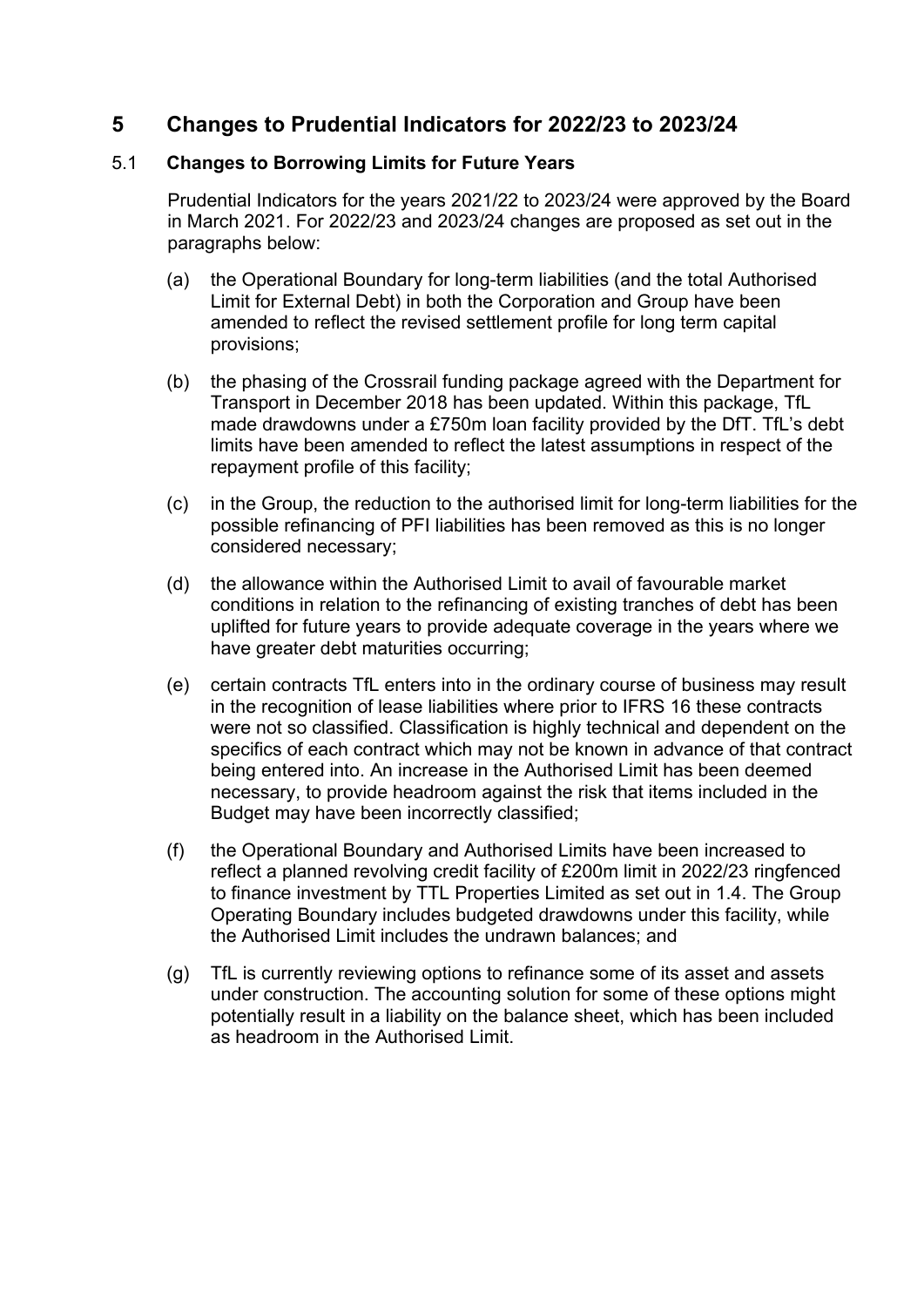### **Reconciliation of Changes in External Debt Limits for the Corporation for 2022/23 to 2024/25**

|                                      | Paragraph  | 2021/22    | 2022/23  | 2023/24  | 2024/25  |
|--------------------------------------|------------|------------|----------|----------|----------|
|                                      | reference  | (no change |          |          |          |
|                                      |            | from       |          |          |          |
|                                      |            | previously |          |          |          |
|                                      |            | approved   |          |          |          |
|                                      |            | limits)    |          |          |          |
|                                      |            | £m         | £m       | £m       | £m       |
| <b>Corporation:</b>                  |            |            |          |          |          |
| <b>Previous Operational</b>          |            |            |          |          |          |
| <b>Boundary for Gross</b>            |            |            |          |          |          |
| <b>External Debt</b>                 |            | 13,733.3   | 13,656.4 | 13,576.0 | n/a      |
| Re-phasing of provisions             |            |            |          |          |          |
| and liabilities                      | 5.1 $(a)$  |            | (52.1)   | (49.5)   | n/a      |
| Department for Transport             |            |            |          |          |          |
| Crossrail loan facility <sup>4</sup> | 5.1(b)     |            |          | 35.0     | n/a      |
| <b>Proposed Operational</b>          |            |            |          |          |          |
| <b>Boundary for Gross</b>            |            |            |          |          |          |
| <b>External Debt</b>                 |            | 13,733.3   | 13,604.3 | 13,561.5 | 13,485.2 |
| Overdraft facility <sup>1</sup>      |            | 200.0      | 200.0    | 200.0    | 200.0    |
| Refinancing of PFIs <sup>2</sup>     | 5.1 $(c)$  | 132.3      |          |          |          |
| Refinancing of short-term            |            |            |          |          |          |
| borrowings <sup>3</sup>              | $5.1$ (d)  | 1,000.0    | 500.0    | 500.0    | 500.0    |
| Leases <sup>5</sup>                  | 5.1<br>(e) | 250.0      | 250.0    | 250.0    | 250.0    |
| <b>Proposed Authorised</b>           |            |            |          |          |          |
| Limit                                |            | 15,315.6   | 14,554.3 | 14,511.5 | 14,435.2 |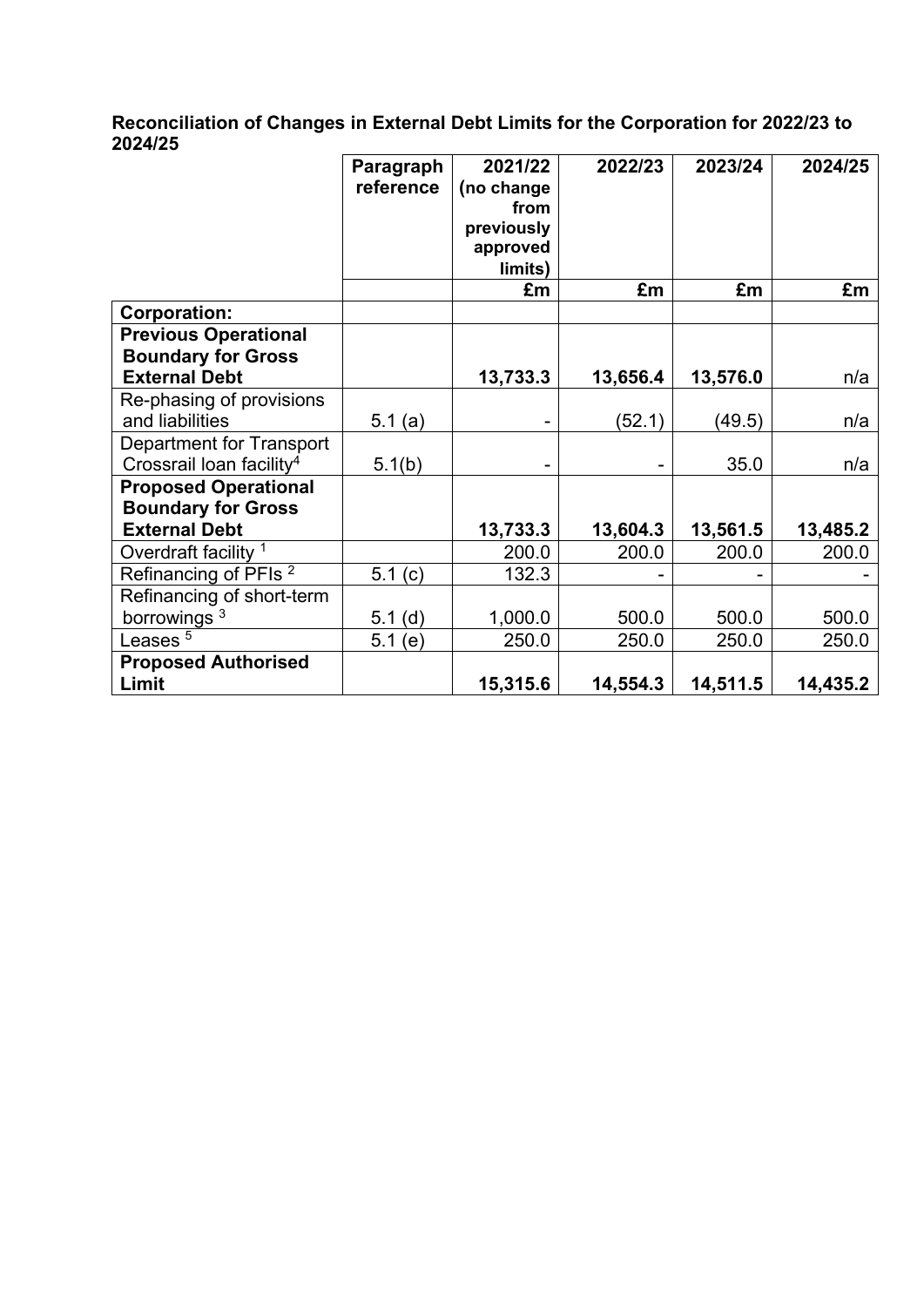#### **Reconciliation of Changes in External Debt Limits for the Group for 2022/23 to 2024/25**

|                                                  | Paragraph<br>reference | 2021/22<br>(no change<br>from<br>previously<br>approved<br>limits) | 2022/23  | 2023/24  | 2024/25  |
|--------------------------------------------------|------------------------|--------------------------------------------------------------------|----------|----------|----------|
|                                                  |                        | £m                                                                 | £m       | £m       | £m       |
| <b>Group</b>                                     |                        |                                                                    |          |          |          |
| <b>Previous Operational</b>                      |                        |                                                                    |          |          |          |
| <b>Boundary for Gross</b>                        |                        |                                                                    |          |          |          |
| <b>External Debt</b>                             |                        | 15,923.5                                                           | 15,798.5 | 15,669.8 | n/a      |
| Re-phasing of provisions<br>and liabilities      | 5.1(a)                 |                                                                    | (54.3)   | (82.8)   | n/a      |
| Re-phasing of<br><b>Department for Transport</b> |                        |                                                                    |          |          |          |
| loan facility <sup>4</sup>                       | 5.1(b)                 |                                                                    |          | 35.0     | n/a      |
| <b>TTL Properties RCF</b>                        |                        |                                                                    |          |          |          |
| facility                                         | 5.1(f)                 |                                                                    |          | 21.5     | n/a      |
| <b>Proposed Operational</b>                      |                        |                                                                    |          |          |          |
| <b>Boundary for Gross</b>                        |                        |                                                                    |          |          |          |
| <b>External Debt</b>                             |                        | 15,923.5                                                           | 15,744.2 | 15,643.5 | 15,586.7 |
| Overdraft facility <sup>1</sup>                  |                        | 200.0                                                              | 200.0    | 200.0    | 200.0    |
| Refinancing of PFIs <sup>2</sup>                 | 5.1 $(c)$              | 27.0                                                               |          |          |          |
| Refinancing of short term                        |                        |                                                                    |          |          |          |
| borrowings <sup>3</sup>                          | 5.1(d)                 | 1,000.0                                                            | 500.0    | 500.0    | 500.0    |
| Leases                                           | 5.1(e)                 | 500.0                                                              | 500.0    | 500.0    | 500.0    |
| <b>Commercial property</b>                       |                        |                                                                    |          |          |          |
| undrawn RCF facility <sup>5</sup>                | 5.1(f)                 |                                                                    | 200.0    | 178.5    | 83.7     |
| Asset refinancing<br>provision                   | 5.1(g)                 |                                                                    | 600.0    | 600.0    | 600.0    |
| <b>Proposed Authorised</b>                       |                        |                                                                    |          |          |          |
| Limit                                            |                        | 17,650.5                                                           | 17,744.2 | 17,622.0 | 17,470.4 |

#### **Notes**

1 An overdraft facility is in place to mitigate short term adverse cash flow variances and this is included in the authorised limit.

2 In setting the Prudential indicators in March 2012, the Board approved an increase in the authorised limit to allow for the refinancing of certain PFI contracts (as permitted in annex C of TfL's SR2013 settlement letter) as and when commercial opportunities arise and value for money can be demonstrated.

3 In setting the Prudential indicators in March 2012, the Board also approved an increase in the authorised limit to provide flexibility in refinancing of borrowings, to ensure that the most advantageous rates can be secured.

4 Facility made available as part of the funding package to deliver Crossrail agreed with the Department of Transport in December 2018, draw down is subject to conditions precedent.

5 The Authorised Limit has been uplifted to capture the planned revolving credit facility for investment by TTL Properties Limited.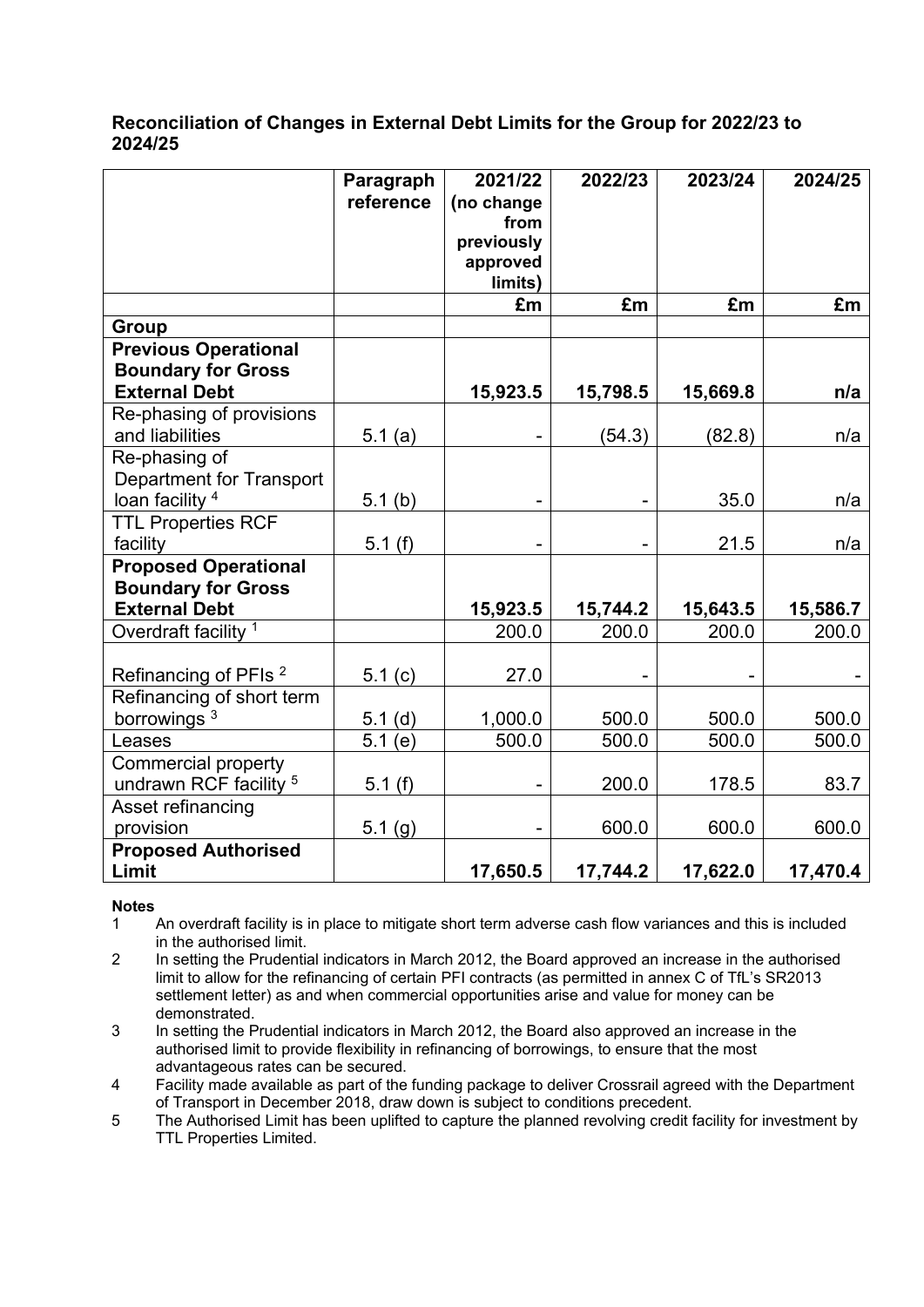### 5.2 **Changes to Other Prudential Indicators for Future Years**

Further amendments to reflect TfL's Budget have been applied to the other Prudential Indicators for 2022/23 and 2023/24 for the Corporation and Group. Indicators have been set for the first time for 2024/25. The tables in Appendix 1 set out the revised indicators.

# **6 Treasury Management Indicators**

- 6.1 In addition to the Prudential Indicators, there are a number of treasury indicators that outlined in CIPFA's Treasury Management in the Public Services: Code of Practice and Cross-Sectoral Guidance Notes (the TM Code), published in December 2017. Local authorities are required to have regard to these Treasury Management Indicators.
- 6.2 The TM Code recommends that local authorities should adopt the following Treasury Management Indicators:
	- (a) upper and lower limits on the maturity structure of borrowing, including variable as well as fixed rate debt; and
	- (b) the period for upper limits to the total of principal sums invested longer than one year.
- 6.3 While there is not a specific recommended indicator in respect of interest rate exposures, the TM Code suggests that authorities should explain the strategy for managing their interest rate risk as part of the investment and/or capital strategies. We cover our targets for fixed and floating rate debt, as well as general approach to interest rate risk, in our Treasury Management Strategy.
- 6.4 The proposed Treasury Management Indicators are detailed in Appendix 2.
- 6.5 A revised TM Code was published on 20 December 2021 requiring the adoption, from 2023/24 of a broader range of Treasury Management Indicators, including a new debt liability benchmark indicator to support the risk management of the capital financing requirement. These new requirements have not been reflected in the indicators presented here for the 2022/23 financial year.

# <span id="page-6-0"></span>**7 TfL Policy Statement on Minimum Revenue Provision**

- 7.1 Local authorities are required each year to set aside some of their revenues as provision for debt. TfL has a statutory duty to determine for the current financial year an amount of minimum revenue provision which it considers to be 'prudent' in relation to debt service obligations.
- 7.2 While statutory guidance suggests four potential methods for calculating Minimum Revenue Provision (MRP) it also allows for other methods and approaches to be used. Since 2016/17 TfL has applied the principles inherent in the statutory guidance on MRP, to make an annual provision in the Transport for London (the Corporation), that aims to build up a reserve on the Balance Sheet over the average useful economic life of the assets funded by borrowings in the Corporation, such that, at the end of that useful economic life, that reserve may be employed to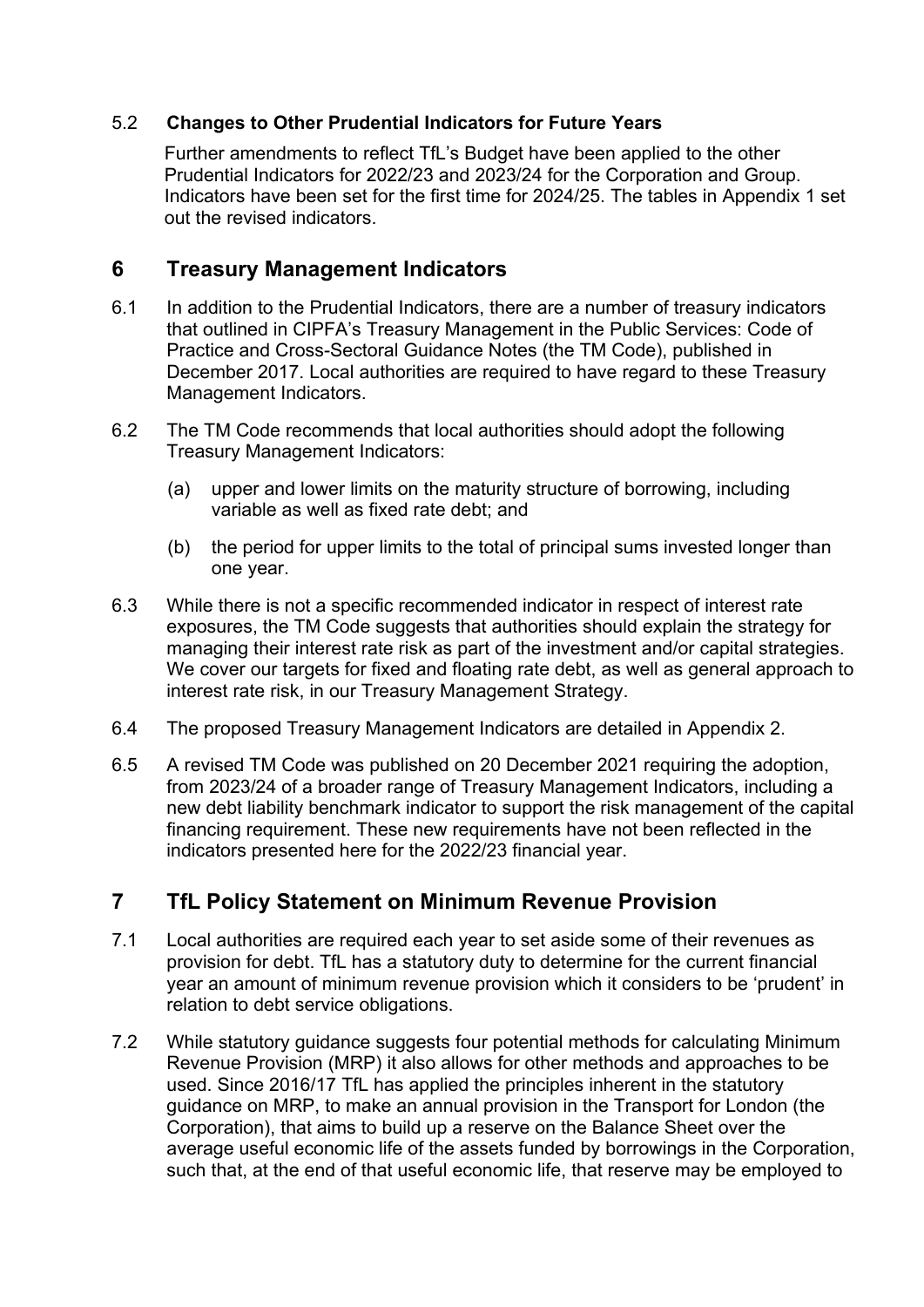either repay borrowings or to finance replacement capex for those assets that have reached the end of their lives. An MRP is effectively already made for borrowings passed down to the subsidiaries through TfL's existing processes for funding those entities.

7.3 Given current levels of debt (including finance leases) retained within the Corporation the MRP is anticipated to be approximately £56m per annum throughout the business plan period and will result in an annual transfer of this amount from usable reserves (i.e. the General Fund) to unusable reserves (namely the Capital Adjustment Account).

#### **List of appendices to this report:**

Appendix 1: For Approval: TfL Prudential Indicators for 2022/23 to 2024/25 Appendix 2: Treasury Management Indicators Appendix 3: Definitions for Prudential Indicators

### **List of Background Papers:**

Treasury Management Strategy for 2022/23 Draft Budget Draft long-term TfL Capital Strategy.

| Contact: | Patrick Doig, Group Finance Director |
|----------|--------------------------------------|
| Email:   | patrick.doig@tfl.gov.uk              |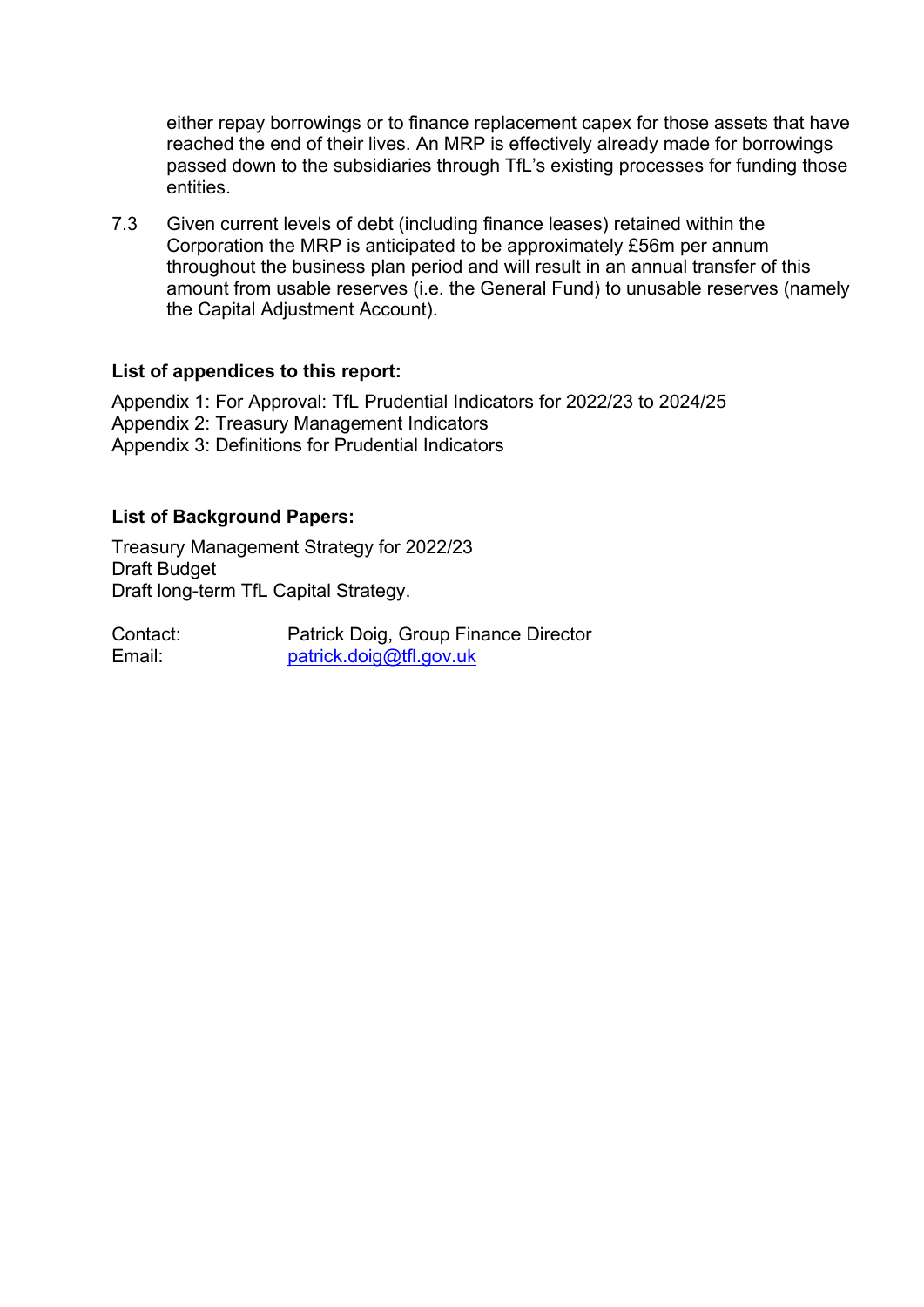### **Appendix 1**

#### **FOR APPROVAL: PRUDENTIAL INDICATORS FOR 2021/22 TO 2024/25 TRANSPORT for LONDON**

|                                                                    |           | <b>Approved</b>                     | Proposed<br><b>Revised</b><br>Indicator | Proposed<br>Indicator | Proposed<br>Indicator |
|--------------------------------------------------------------------|-----------|-------------------------------------|-----------------------------------------|-----------------------|-----------------------|
|                                                                    | reference | Paragraph Indicators<br>$2021 - 22$ | $2022 - 23$                             | $2023 - 24$           | $2024 - 25$           |
| <b>Operational Boundary for External Debt*</b>                     |           | <b>£millions</b>                    | <b>£millions</b>                        | <b>£millions</b>      | <b>£millions</b>      |
| <b>TfL Corporation</b>                                             |           |                                     |                                         |                       |                       |
| Borrowing                                                          |           | 13,162.5                            | 13,069.0                                | 13,068.7              | 13,033.5              |
| PFI and long-term liabilities                                      |           | 570.8                               | 535.3                                   | 492.8                 | 451.7                 |
| Total Operational Boundary for External Debt in TfL<br>Corporation | 5.1       | 13,733.3                            | 13,604.3                                | 13,561.5              | 13,485.2              |
| <b>TfL Group</b>                                                   |           |                                     |                                         |                       |                       |
| Borrowing                                                          |           | 13,162.5                            | 13,069.0                                | 13,089.9              | 13,149.3              |
| PFI and long-term liabilities                                      |           | 2,761.0                             | 2,675.2                                 | 2,553.6               | 2,437.4               |
| <b>Total Operational Boundary for External Debt TfL Group</b>      | 5.1       | 15,923.5                            | 15,744.2                                | 15,643.5              | 15,586.7              |
| Authorised Limit for External Debt**                               |           |                                     |                                         |                       |                       |
| <b>TfL Corporation</b>                                             |           |                                     |                                         |                       |                       |
| Borrowing                                                          |           | 14,494.8                            | 13,769.0                                | 13,768.7              | 13,733.5              |
| PFI and long-term liabilities                                      |           | 820.8                               | 785.3                                   | 742.8                 | 701.7                 |
| Total Authorised Limit in for External Debt in TfL<br>Corporation  | 5.1       | 15,315.6                            | 14,554.3                                | $\overline{14,511.5}$ | 14,435.2              |
| <b>TfL Group</b>                                                   |           |                                     |                                         |                       |                       |
| Borrowing                                                          |           | 14,494.8                            | 14,568.8                                | 14,568.4              | 14,533.0              |
| PFI and long-term liabilities                                      | 5.1       | 3,155.7                             | 3,175.4                                 | 3,053.6               | 2,937.4               |
| <b>Total Authorised Limit for External Debt in TfL Group</b>       |           | 17,650.5                            | 17,744.2                                | 17,622.0              | 17,470.4              |
| <b>Estimates of Capital Expenditure (Annual)</b>                   |           |                                     |                                         |                       |                       |
| <b>TfL Corporation</b>                                             | 5.2       | 2,671.2                             | 1,571.6                                 | 1,131.1               | 1,671.2               |
|                                                                    |           |                                     |                                         |                       |                       |
| <b>TfL Group</b>                                                   | 5.2       | 3,634.9                             | 2,445.1                                 | 2,641.8               | 2,508.9               |
| <b>Estimates of Capital Financing Requirement</b>                  |           |                                     |                                         |                       |                       |
| (Cumulative)***                                                    |           |                                     |                                         |                       |                       |
| <b>TfL Corporation</b>                                             | 5.2       | 14,740.5                            | 14,046.0                                | 13,986.2              | 13,928.4              |
| <b>Total TfL Group</b>                                             | 5.2       | 18,941.3                            | 17,773.6                                | 17,406.9              | 16,969.9              |
|                                                                    |           |                                     |                                         |                       |                       |

\* The Operational Boundary is a calculation based upon the cash flows in the TfL Budget. If breached, it is a warning that financial plans may require review and amendment.

\*\* The Authorised Limit is the maximum amount that TfL may borrow legally.

\*\*\* The Capital Financing Requirement is the amount of capital expenditure to be financed by means other than grant or asset sales proceeds.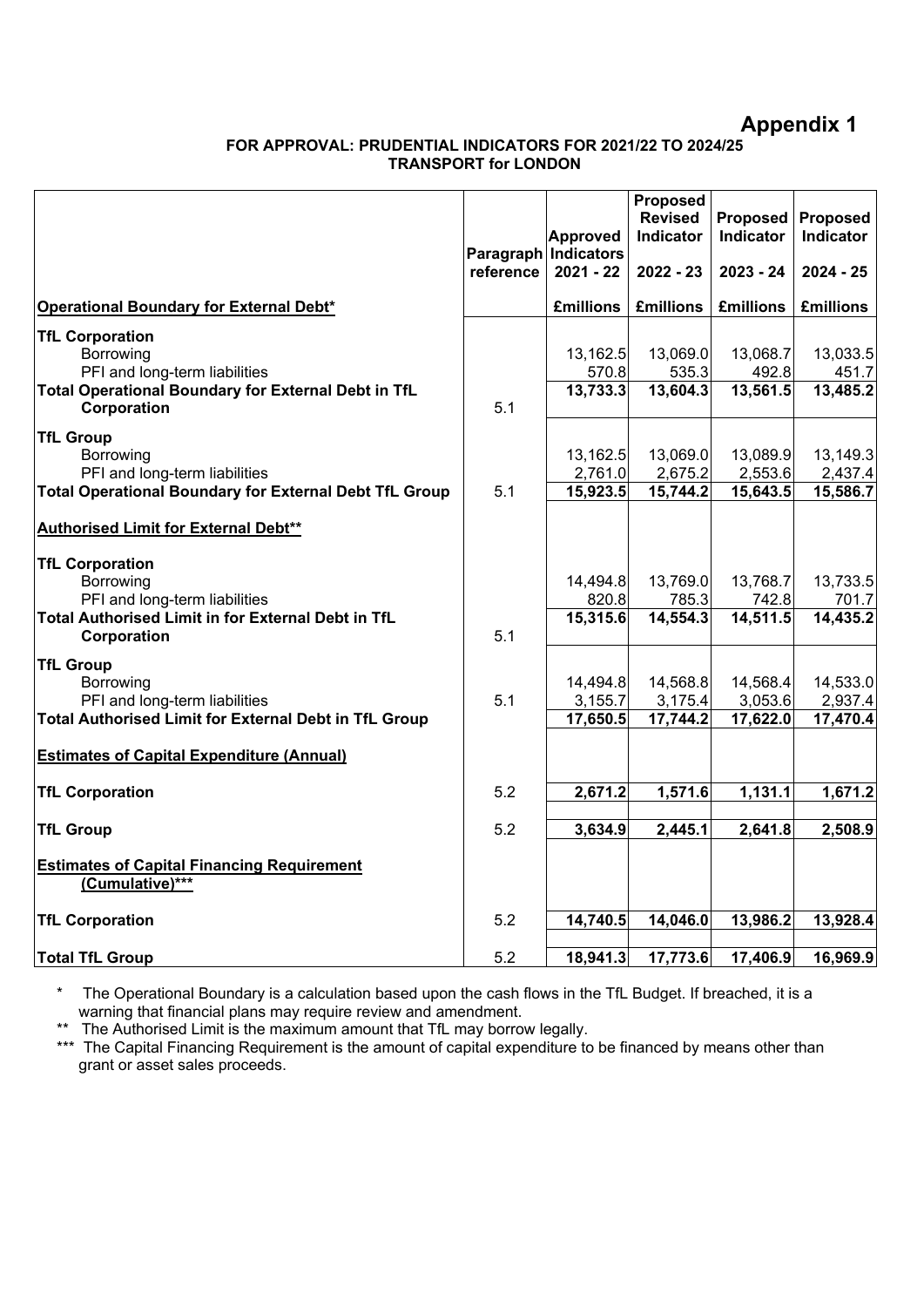| <b>Prudential Indicators for Prudence and Affordability</b>                                                                                  |                        |                                           |                                                                              |                                                                                     |                                                                     |
|----------------------------------------------------------------------------------------------------------------------------------------------|------------------------|-------------------------------------------|------------------------------------------------------------------------------|-------------------------------------------------------------------------------------|---------------------------------------------------------------------|
| <b>Estimates of ratio of financing costs to net revenue</b><br>stream                                                                        | Paragraph<br>reference | Approved<br><b>Indicator</b><br>2021 - 22 | <b>Proposed</b><br><b>Revised</b><br><b>Indicator</b><br>Budget<br>2022 - 23 | <b>Proposed</b><br><b>Revised</b><br><b>Indicator</b><br><b>Budget</b><br>2023 - 24 | <b>Proposed</b><br><b>Indicator</b><br><b>Budget</b><br>$2024 - 25$ |
| <b>TfL Corporation</b>                                                                                                                       | 5.2                    | 11.0%                                     | 15.4%                                                                        | 23.0%                                                                               | 26.3%                                                               |
| <b>TfL Group</b>                                                                                                                             | 5.2                    | 16.6%                                     | 17.1%                                                                        | 18.2%                                                                               | 18.7%                                                               |
| <b>Gross Debt and the Capital Financing Requirement*</b>                                                                                     |                        |                                           |                                                                              | <b>£millions</b>                                                                    | <b>TfL Group* Corporation</b><br><b>£millions</b>                   |
| Authorised Limit for total debt at 31 March 2023<br>Less headroom for refinancing of short-term debt<br>Adjusted Gross Debt at 31 March 2023 |                        |                                           |                                                                              | 17,744.2<br>(1,000)<br>16,744.2                                                     | 14,554.3<br>(1,000)<br>13,554.3                                     |
| Capital Financing Requirement at 31 March 2025                                                                                               |                        |                                           |                                                                              | 16,969.9                                                                            | 13,928.4                                                            |

\* The Prudential Code stipulates that Gross Debt at 31 March 2023 should not generally exceed the Capital Financing Requirement at 31 March 2025 Headroom included in the calculation of the Authorised Limit for External Debt has been stripped out for the purposes of this comparison, as this represents a uplift of debt limits solely to allow flexibility in the timings of drawdown of debt such that TfL is able to obtain the most favourable rates on its borrowings. It does not represent debt that could be used to fund the capital activities of the Group.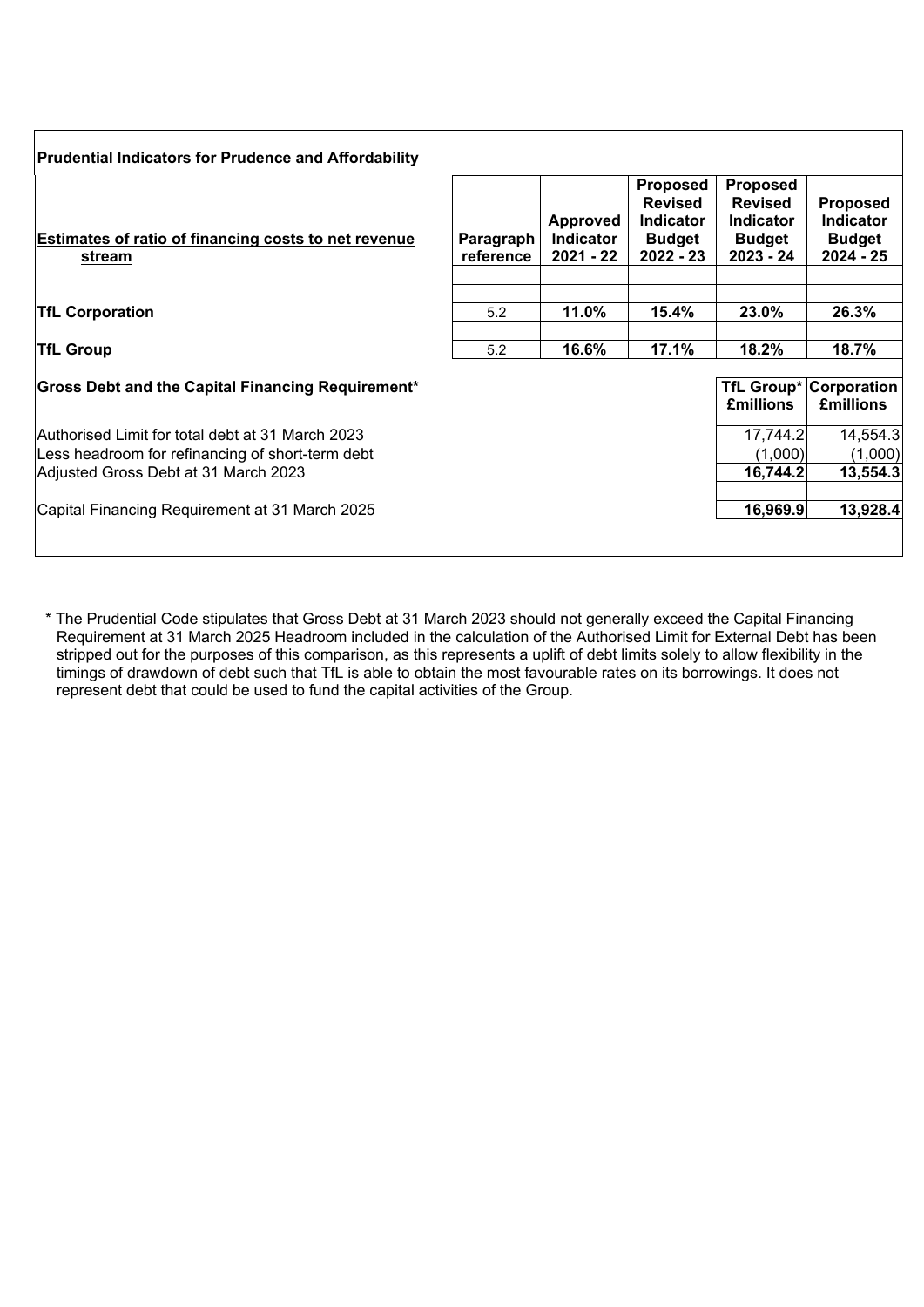| For Approval: Treasury Management Indicators                                                                                                                                                                                                                                    |                                    |                                    |                                    |  |  |  |
|---------------------------------------------------------------------------------------------------------------------------------------------------------------------------------------------------------------------------------------------------------------------------------|------------------------------------|------------------------------------|------------------------------------|--|--|--|
| <b>Maturity Structure of Borrowing</b>                                                                                                                                                                                                                                          |                                    |                                    | <b>Budget</b>                      |  |  |  |
|                                                                                                                                                                                                                                                                                 |                                    |                                    | 31 Mar 2022                        |  |  |  |
|                                                                                                                                                                                                                                                                                 |                                    | Upper                              | Lower                              |  |  |  |
| < 1year                                                                                                                                                                                                                                                                         |                                    | 35%                                | $0\%$                              |  |  |  |
| 1 year to $<$ 2 years                                                                                                                                                                                                                                                           |                                    | 35%                                | 0%                                 |  |  |  |
| 2 years to <5 years                                                                                                                                                                                                                                                             |                                    | 50%                                | $0\%$                              |  |  |  |
| 5 years to <10 years                                                                                                                                                                                                                                                            |                                    | 75%                                | 0%                                 |  |  |  |
| 10 years and above                                                                                                                                                                                                                                                              |                                    |                                    | 20%                                |  |  |  |
| This indicator represents limits of the percentage of borrowing maturing in the future periods<br>above as a total of fixed rate borrowing outstanding.<br>Actual amounts will depend on the projects financed and which ones have been converted<br>into long-term obligations |                                    |                                    |                                    |  |  |  |
| <b>Maximum Outstanding Principal sum</b><br>Invested for more than 365 days                                                                                                                                                                                                     | <b>Budget</b>                      | <b>Budget</b>                      | <b>Budget</b>                      |  |  |  |
|                                                                                                                                                                                                                                                                                 | 31 Mar<br>2023<br><b>£millions</b> | 31 Mar<br>2024<br><b>£millions</b> | 31 Mar<br>2025<br><b>£millions</b> |  |  |  |
| <b>Forward Financial Year 1</b>                                                                                                                                                                                                                                                 | $\bf{0}$                           | 0                                  | 0                                  |  |  |  |
| <b>Forward Financial Year 2</b>                                                                                                                                                                                                                                                 | $\bf{0}$                           | 0                                  | $\bf{0}$                           |  |  |  |